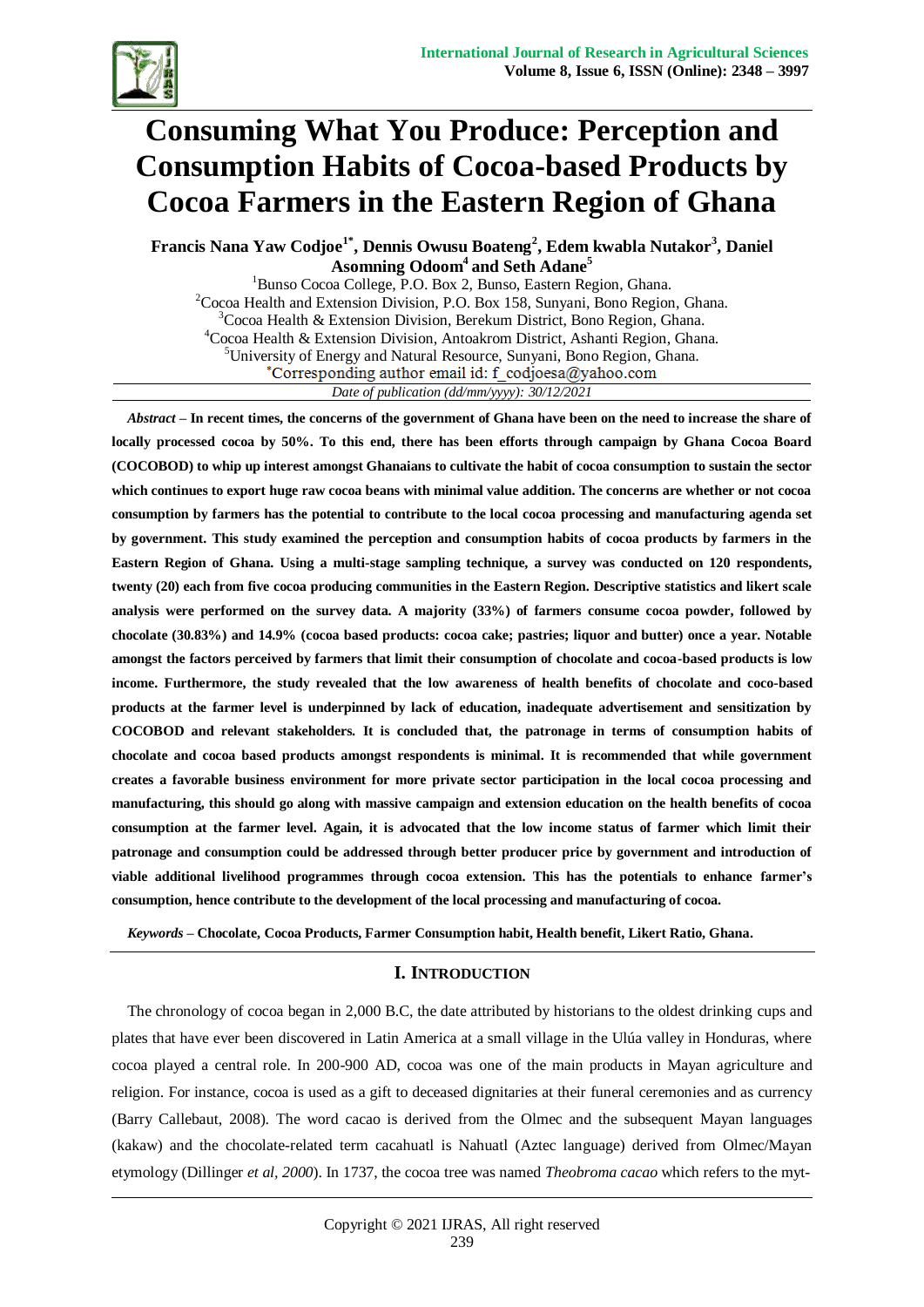

-hical background of the tree literally means "cocoa, food of the gods".

Dillinger *et al*. reported that medicinal uses of cocoa had been traced from Mexican (Aztec) sources and approximately 150 uses of cocoa for medical treatment had been documented. Various parts of *Theobroma cacao* have been utilized, namely cocoa beans prepared as chocolate, cocoa bark, cocoa butter, cocoa flower, cocoa pulp and cocoa leaf. Cocoa was brought to Europe by the Spanish in1505. By 1653, cocoa was used in Europe as a medicine rather than as a delicious foodstuff. The use of chocolate was recognized as stimulating the healthy function of the spleen and other digestive functions. Moreover, in the 17th and 18th century, chocolate was regularly prescribed or mixed into medications for all sorts of ailments and diseases from colds and coughing, to promote digestion, fertility, reinforce mental performance and as an anti-depressant (Barry Callebaut, 2008).

Studies on the health benefits of cocoa and cocoa products have been conducted over the past decade, with a major focus on degenerative diseases. These benefits could be due to their significant amounts of flavonoid monomers (catechin and epicatechin) up to tetradecamers. Most of the early studies focusing on health benefits of cocoa polyphenols came from human clinical trials. Moreover, the study on health benefits of cocoa was not limited to that of human intervention but had also been extensively studied *in vitro* and *in vivo* (Vinson et al. 2006) Cocoa's high levels of flavanols, plant-based compounds with medicinal properties, appear to promote cardiovascular health as well as visual and cognitive function.

### 1.1. *The Cocoa Sector in Ghana*

Cocoa (Theobroma cacao) is Ghana's most important agricultural export crop and the backbone of the country's economy (Bulír, 2003; Dormon et al., 2004; Tutu, 2011). Cocoa is important to the Ghanaian economy as a major source of government revenue and household income in the cocoa growing districts of Ghana. It is estimated that there are about 865,000 cocoa farmers in the country and an estimated 2 million people whose employment and earnings hinge on cocoa (Gakpo, 2012). According to Asamoah and Baah (2002), the cocoa sector in Ghana employs over 800,000 smallholder farm families made up of farm owners, share croppers and their dependants. The number of cocoa farm owners is estimated at 350,000. In addition, it is estimated that smallholder farmers derive about 70 – 100% of their annual household incomes from cocoa production.

The level of socio-economic development in Ghana depends largely on the significant growth and development of the cocoa industry. According to IFPRI (2008), significant growth and development of cocoa subsector will contribute to achieving the millennium development goal of halving the proportion of the national population living on less than a dollar a day by the year 2015. Ghana's cocoa sector has staged an impressive recovery in recent years. Production has reached record highs of nearly 1 million metric tons. Moreso, there has been an upwards trend in the share of global producer price being passed on to farmers since, 2002/03. This is critical in sustaining the sector and ensuring higher production (Table 1). Ghana is the second largest producer of cocoa in the world after Cote d'Ivoire, and its chocolate and other cocoa derivatives produced from its premium cocoa are on high demand worldwide.

### 1.2. *Cultural Significance of Cocoa and Chocolate*

Cocoa and other chocolate products are enjoyed by billions of people around the globe, but surprisingly few p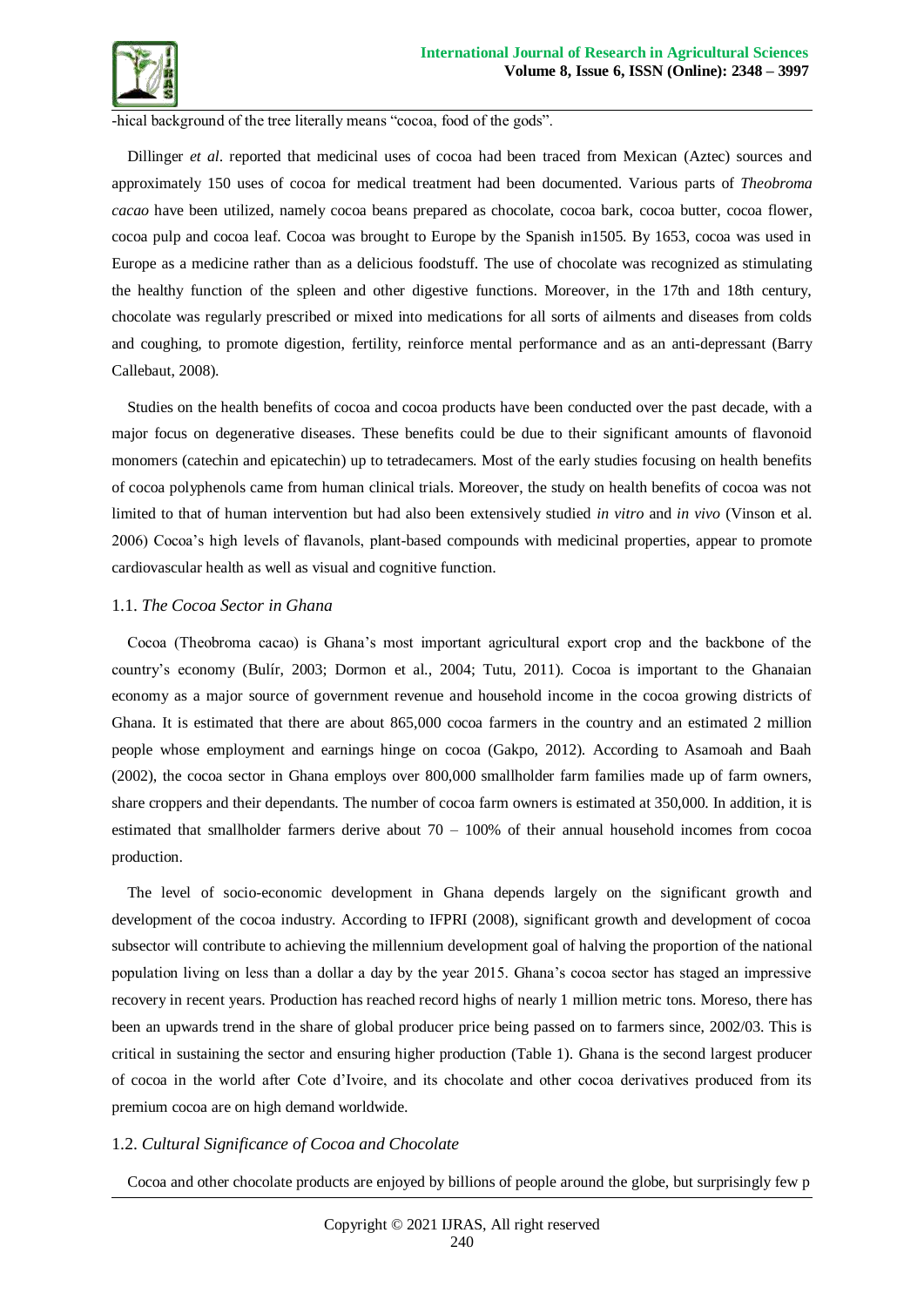

-eople know the history of the confection. In fact, cocoa has appeared in different cultures worldwide for hundreds of years. Cocoa was first developed as a crop in many ancient South American cultures, with the Aztecs and Mayans being the most well-known of these indigenous populations. Researchers have found evidence of cocoa-based food dating back several thousand years. To secure the future of chocolate and ensure that it's available for generations to come, it's essential that sustainable farming practices and ethical means of production are implemented in the cocoa supply chain (World chocolate foundation).

The introduction of Valentine's Day as National Chocolate Day to promote the consumption of chocolate and other cocoa products among the population since 2007 serves as an add on to the various festivals that Ghana celebrated. This has become a way of live of Ghanaians undergoing cultural significance of cocoa and chocolate consumption. The move by Government is based on the principles that to end the effects of price fluctuation on the world market, it is critical to nurture a local market for cocoa consumption.

"The government has indicated that we need to process about 50 percent of the cocoa that we produce. So there is the need to tell people about the good use of cocoa," said Benjamin Teye Larweh, Principal Public Affairs Officer at Ghana Cocoa Board. "The patronage has been high this year. People have bought into the idea such that there is even a shortage of chocolate products now days. The unstable world price of cocoa on the global cocoa market coupled with climate change puts the country at a greater risk of losing its economic position as a major foreign exchange earner and main economic-driver of the agriculture sector. Annual production levels have been alternating. However relative to the 1980's, there have been significant improvements in production levels as shown in table 1.

|                  |                                 | Producer price per tonne |            |                          |  |
|------------------|---------------------------------|--------------------------|------------|--------------------------|--|
| <b>Crop Year</b> | <b>Production Level (tones)</b> | <b>GHC</b> (Approx)      | <b>USD</b> | <b>Percentage of FOB</b> |  |
| 2002/03          | 496 846                         | 850                      | 570        | 68.11                    |  |
| 2002/04          | 736 975                         | 900<br>603               |            | 69.00                    |  |
| 2004/05          | 599 292                         | 900                      | 603        | 73.01                    |  |
| 2005/06          | 740 458                         | 900                      | 603        | 72.66                    |  |
| 2006/07          | 614 532                         | 915                      | 613        | 72.19                    |  |
| 2007/08          | 680 000                         | 950                      | 636        | 70.97                    |  |
| 2008/09          | 710 642                         | 1632                     | 1 0 9 3    | N.A                      |  |
| 2009/10          | 632 037                         | 2 2 0 8                  | 1479       | 71.10                    |  |
| 2010/11          | 1,024,554                       | 3 2 0 0                  | 2 1 4 4    | N.A 75                   |  |

Table 1. Cocoa Production levels, producer prices and percentage of FOB price paid to Farmers in Ghana (2002/2003 to 2010/2011).

Source: Author's compilations from (Quartey 2007; CSAE 2009 and COCOBOD RME office,\*1tonne = 16 bags of cocoa; 1 bag = 64kilograme.

Over the years and now, the country exports a humongous chunk of its dried cocoa beans to countries which have more cocoa processing firms producing various chocolate and cocoa-based products for large scale consumption. The same cannot be said in regards to Ghana which has a few cocoa processing firms with low consumption habits of the modicum cocoa-based products which are produced.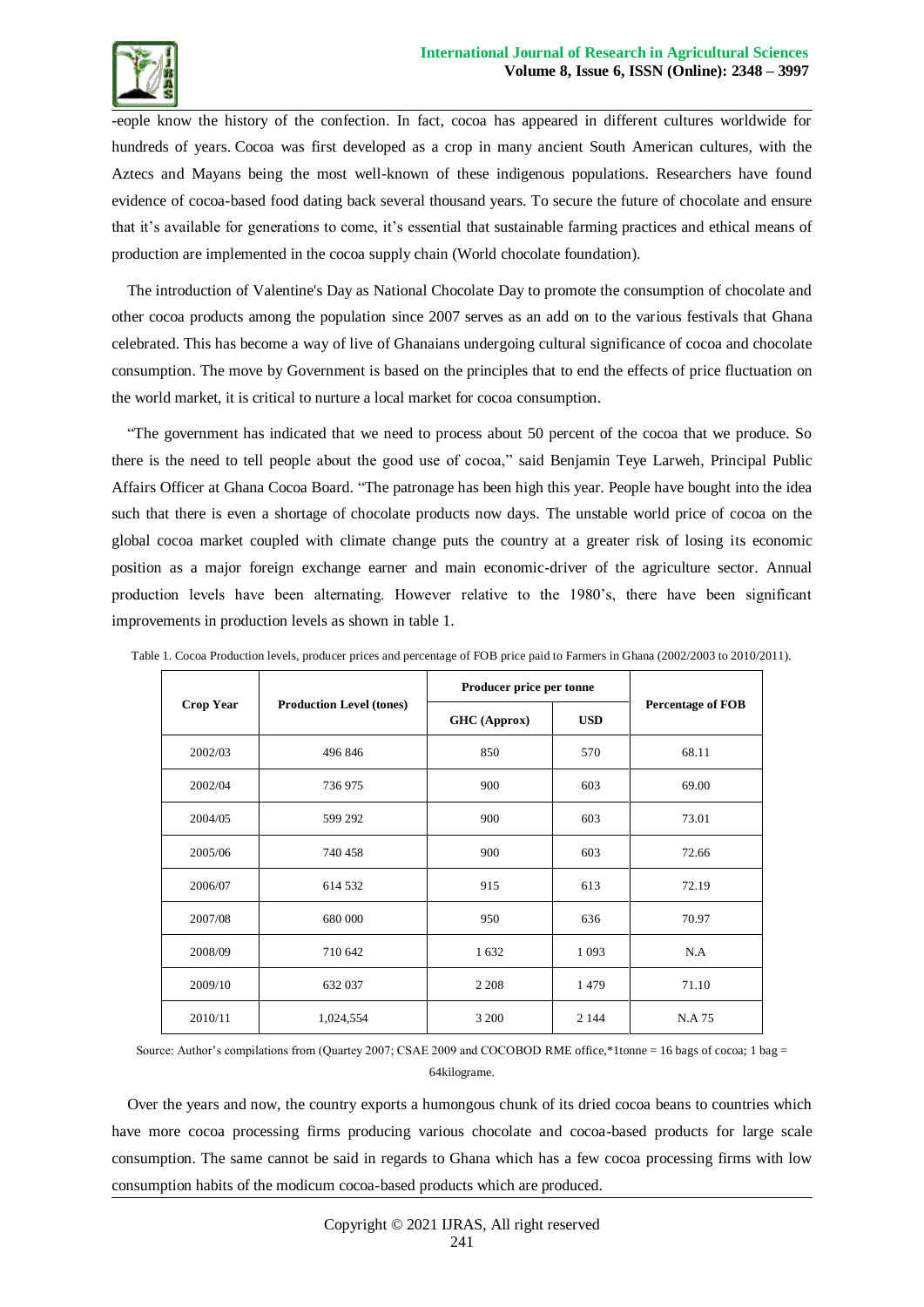

Cocoa-based products are seen to be the preserve of the rich regardless of its tremendous health benefits. Cocoa and cocoa products have received much attention due to their significant polyphenols contents. Cocoa and cocoa products, namely cocoa liquor, cocoa powder and chocolate (milk and dark chocolates) presents varied polyphenols contents and possess different levels of antioxidant potentials. However, it is worthy of note that, regardless of the multitude of health benefits cocoa has, consumption among farmers (major stakeholders in the sector) is not documented leaving a gap in the literature on the patronage and consumption habits of coca.

This worrisome trend has necessitated COCOBOD the main state-regulator to drum home the need to market finished cocoa-based products to help sustain the subsector which is the main driving force of the agriculture sector. Thus the need to consume more cocoa firstly because of its enormous health benefits as well as developing the local market for the few cocoa processing plants in the country to be in good business to support the sector and the economy as a whole. However campaigns. (i.e. cocoa, chocolate festivals, fairs etc) to popularizing cocoa consumption has been concentrated in the cities distant away from the farmers creating a huge gap of unawareness.

It is therefore, imperative to investigate how often farmers consume cocoa and cocoa products, what would inform a farmer to consume cocoa-based products and how farmers perceive cocoa -based products in regards to what nutritional/ health benefits they stand to gain when they consume cocoa products. Any study which therefore seeks to understand why much of what cocoa farmers in regards to their numbers and families produce but less is consumed by them in terms of finished cocoa based products would be setting the path for the cocoa industry (including local and foreign processing plant) to take advantage of this big market segment to sustain the industry and the Ghanaian economy underscore the relevance of this study. The main objective of this study was to examine the perception and consumption habit of cocoa based products by farmers in the Eastern Region of Ghana. Specifically the study was intended to:

- i. Identify the types of cocoa-based products farmers consume and how often they consume such products.
- ii. To examine the factors that would allow a farmer consume cocoa and finished cocoa-based products from the cocoa he/she produces.
- iii. To assess farmers' general knowledge on the health benefits of consuming cocoa and cocoa-based products.

### **II. LITERATURE REVIEW**

Cocoa products are products that were prepared from cocoa or cocoa-related components namely cocoa liquor, cocoa butter, and the products ranging from chocolates, cakes and pastries, mousses and crème, and drinks. Cocoa had long been identified as a polyphenols-rich food. The flavonoid content of cocoa products depends on the cocoa beans used to make them, for example type of cocoa bean, origins, and amount added in the production of the products (Krawczyk, 2000). It is important to know the factors which influence the polyphenols content of finished products. Cocoa from different varieties exhibited differences in polyphenols content by up to 4-fold (Clapperton et al., 1994). In terms of polyphenol content in regards to country of origin of the cocoa bean, it was found that the highest phenolic content was in Malaysian beans followed by Sulawesian, Ghanaian and Côte d'Ivore. The health properties of cocoa and cocoa products are not solely dependent on their polyphenol contents, but also contributed to by other components such as methylxanthines (caffeine and theobromine), peptides, and minerals.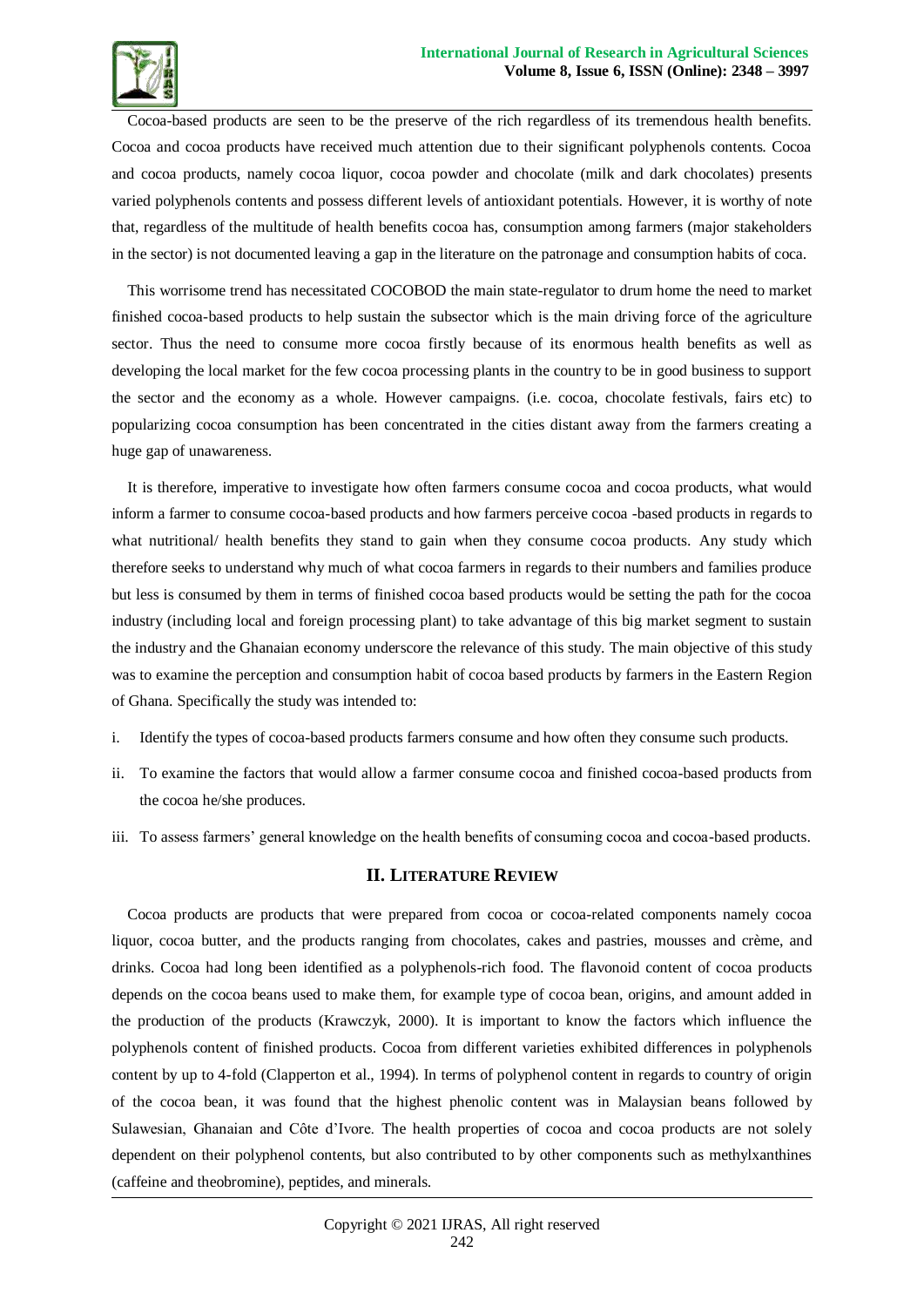

Cocoa is also rich in methylxanthines, namely caffeine, theobromine, and theophylline. These compounds, found in dark chocolates, are responsible for chocolate cravings (Smith et al., 2001) Besides polyphenols and methylxanthines, cocoa is also rich in proteins. Cocoa peptides are generally responsible for the flavor precursor formation (Biehl et al., 1982). Cocoa beans contain four types of proteins, namely albumins, globulins, prolamin, and glutelin. Of these, albumin constitutes the major protein fraction (Zak et al., 1976). Albumin and globulin fractions accounted for 52% and 43% of total bean proteins, respectively (Voigt et al., 1993). (Steinberg *et al*., 2003) showed that minerals are one of the important components in cocoa and cocoa products.

Cocoa and cocoa products contained relatively higher amount of magnesium compared to black tea, red wine, and apples. Epidemiological studies suggest that cocoa-rich products reduce the risk of cardiovascular disease, as flavanols found in cocoa have been shown to increase the formation of endothelial nitric oxide, which promotes vasodilatation and, therefore, blood pressure reduction.

### 2.1. *Global Cocoa Consumption*

Global consumption of cocoa beans, as measured by grindings, increased by 2.05% from 3.91 million tonnes in 2010/11 to 3.99 million tonnes in 2011/12. This was as a result of a shift in global consumption pattern in emerging countries particularly Asia. Prices of cocoa on the world market experienced a downward trend during the 2011/12 cocoa season. The average international cocoa prices as measured by ICCO daily price for the 2011/12 season settled at US\$2,396, a decrease of 22.81% over the 2010/11 price of US\$, 104. Price movements were asymmetrical during the 2011/12 season as a result of the unresolved European debt crises and its rippling effect on cocoa consumption as well as the bearish news of falling demand in European markets. Concerns over dry water conditions in West Africa were also fundamental in price volatility (Ghana Cocoa Board, 2012). However, exports of cocoa products by six (6) local cocoa processing factories namely Cocoa Processing Company Limited, Barry Callebaut, Plot Enterprise, Cargill (Ghana) Limited, Commodities Processing Industries Limited and Archer Daniels Midland Cocoa (Ghana) Limited during the year 2011/2012 year comprised 103,767 tonnes of cocoa liquor, 21,380 tonnes of cocoa butter, 9,587 tonnes of cocoa cake and 9,849 tonnes of cocoa powder. The bulk of these cocoa products produced by the local cocoa processing factories were delivered to the European buyers (Ghana Cocoa Board, 2012).

### 2.2. *Cocoa Products*

There are so many products which can be derived from processed cocoa, some which are, cocoa liquor, pastries and biscuits made from cocoa, soaps, lotions and creams made from cocoa and cocoa drinks liquor is the product from which cocoa butter and cocoa powder are made. It is also the base raw material for making chocolate. No other ingredient in the chocolate formula has such an impact on the ultimate outcome of the product as cocoa liquor.

If it had not been for John Fry, it is debatable whether chocolate as we know it today would ever have come into existence. In 1847, he discovered one of the confectionery industry's greatest inventions by adding cocoa butter to a mixture of cocoa liquor and sugar. Another product which is cocoa powder, the two most prominent attributes of cocoa powder are its abilities to give color and flavor to a wide variety of food products. In many instances, the consumer will directly associate brown color with chocolate flavor, and the darker the color, the stronger the flavor expectation will be.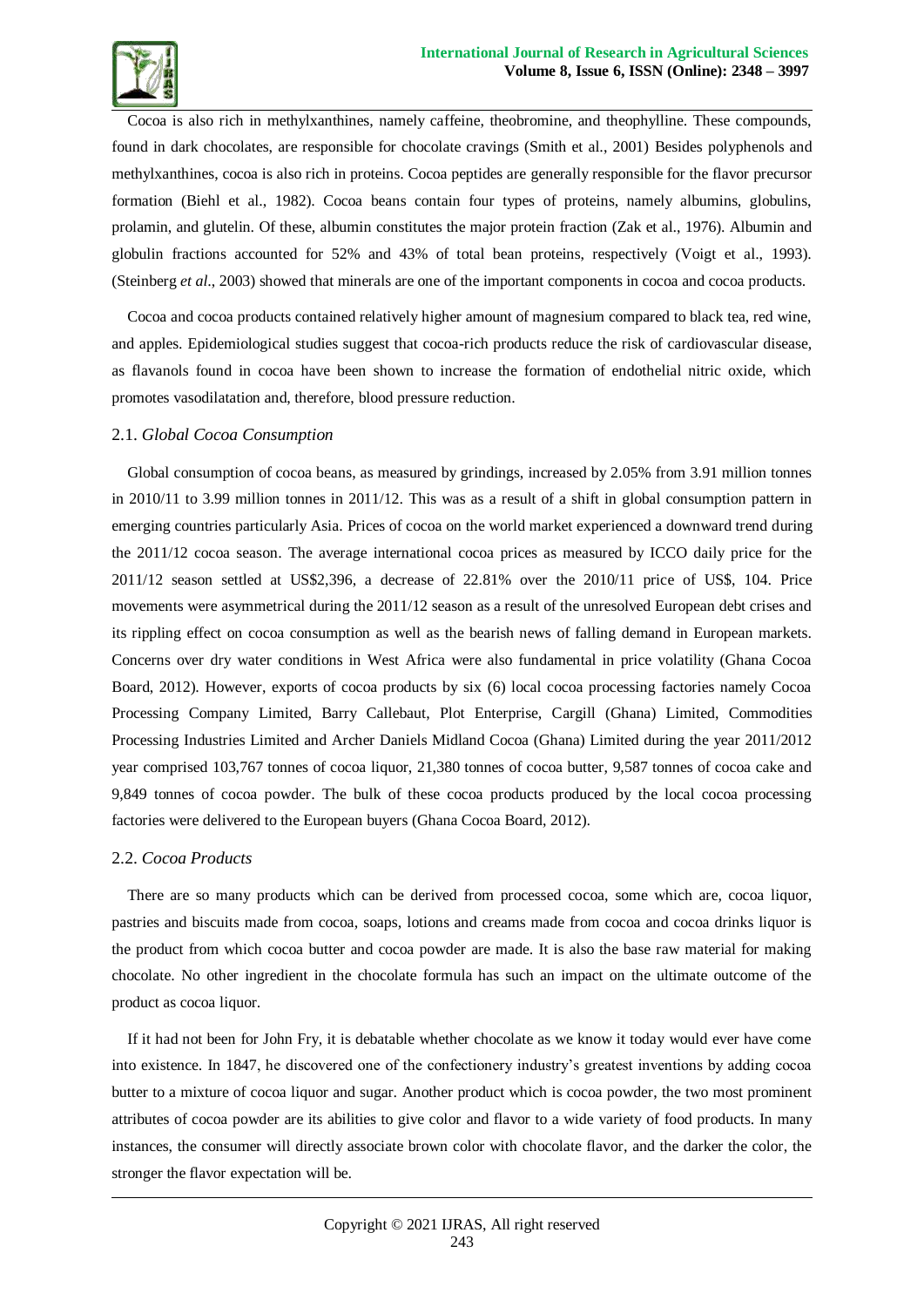![](_page_5_Picture_0.jpeg)

Early 19th Century Cocoa liquor and sugar was mixed with cocoa butter instead of warm water and the resulting paste was cast and hardened in a mold and with it, eating chocolate was born. 1847 the first manufacturer of chocolate in England creates the first chocolate bars. Their shop is called J. S. Fry & Sons. Cadbury exhibited it at Bingly Hall, Birmingham, in 1849. 1868 John Cadbury mass-marketed the first boxes of chocolate candies. (ADM, 2009).

### 2.3. *Chocolate Consumption Distribution Worldwide*

Not all countries are able to enjoy the sweet taste of chocolate equally. There is a huge between those nations that extract the raw materials and those who indulge in the finished product. As it is shown in the maps available, all but one of the top twenty countries that consume chocolate are considered 'well-developed' or 'advanced'. Brazil is the only country involved on the list that actually considers chocolate to be a natural resource. The reality exists that the processing and consumption of chocolate products is Western World dominated. 70% of the worldwide profit from chocolate sales is concentrated in these countries. 80% of the world chocolate market is accounted for by just six transnational companies, including Nestle, Mars and Cadbury. Europeans alone consume around 40% of the world's cocoa per year, 85% of which is imported from West Africa. There have recently been efforts to initiate a fair-trade movement which encourage the purchase of cocoa from developing country producers at a fair trade price. However: tariff escalation continues to be a major problem which acts to drive chocolate consumers and cocoa exporters further apart. Though the majority of cocoa consumption occurs within the developed world cocoa is grown in tropical regions of the developing world. In some countries of West Africa and latin America, cocoa production is the primary income around the world, 90% of cocoa is grown and harvest on small family farms of 4.8 ha or less, while just 5% comes from plantain of 40 hactare or more as stated by Ted Weihe, 2013.

### **III. METHODOLOGY**

### 3.1. *Study Area*

The choice of the Eastern Region is purposive; farmers and extension agents are relatively more accessible to the researcher. The study was conducted in the East Akim District which is one of the major cocoa growing districts in Ghana. The district was selected because of its proximity to Tema and Accra where most of the local cocoa processing factories are located. Moreso, the district is where the Cocoa Research Institute of Ghana (CRIG) is located. The institute houses the New Product Development Unit (NDPU) where most local cocoa based products are produced and sold together with those produced by the cocoa processing firms located in Tema and Accra. The stakes are therefore high that farmers in this district and those closer would be patronizing and consuming more cocoa and cocoa-based products. The district is located at the central portion of the Eastern Region with a total land area of approximately  $725 \text{km}^2$ . Crops grown in the district include cocoa, cocoyam, oil palm, plantain, cassava, and maize with cocoa and oil palm being the main money earners.

### 3.2. *Sampling procedure, Data collection and Analysis*

A multi-stage random sampling technique was used in the selection of respondents. First step involved random selection of six (6) out of the eleven (11) cocoa communities in the district. The communities included Kibi, Old Tafo, Osiem, Bunso, Asafo and Apedwa. Further, twenty (20) cocoa farm household were randomly selected from each of the communities. This gave a total sample size of 120 respondents. The head of each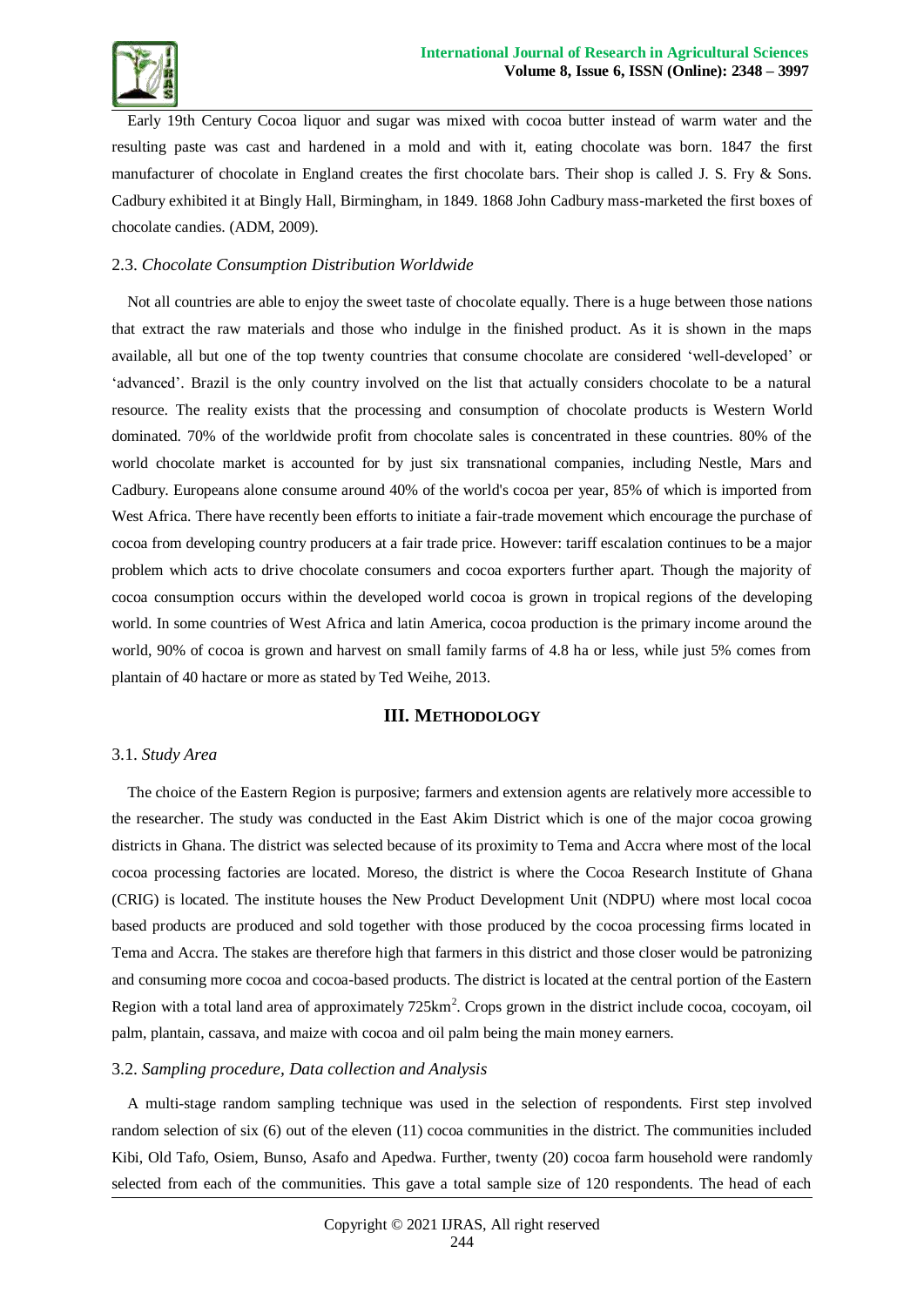![](_page_6_Picture_1.jpeg)

household was interviewed irrespective of gender. Face-to-face interviews were conducted with the selected farmers using a structured questionnaire. Data collected included farm level information and socio-demographic data, perceptions of farmers on the health benefits of cocoa, frequency of consumption of cocoa based products as well as factors that would influence a farmer to consume a cocoa based product.

Descriptive statistical tools were used to draw inference from data collection while the perception of respondents was gauged by use of Likert Rating Scale. Twenty-one questions on perception on health benefits of consuming cocoa products were asked and responses were received based on respondents' level of agreement or disagreement. The analysis was based on a 4-point Likert Rating Scale as employed by Agbo (2013). The mean score of respondents was computed as follows:  $4 + 3 + 2 + 1 = 10/4 = 2.5$ . Using an interval scale of 0.05, the upper limit is 2.55 while the lower limit is 2.45. Score equal to or above 2.55 are accepted as significant while those equal to or below 2.45 are regarded as no significant.

### **IV. RESULTS AND DISCUSSION**

### 4.1. *Demographics and Farm level information*

Farmer level information in terms of farm size, age, gender, marital status, educational level, and household size, monthly income from cocoa and income generated from nonfarm activities was obtained from the respondents (Table 1). Majority (88.3%) of the farmers are between the age range of 40-59 years and above depicting the dominance and participation of older rural folks in cocoa cultivation. Their ages could somewhat tell on their experiences and add to indigenous knowledge regarding what they perceive to obtain from consuming cocoa and what is being used for. Most of the farmers (55%) have a household size above 6 dependents. This is quite a large family size in the rural setting and could give credence to whether household size is likely to be a factor when it comes to consuming cocoa based product.

Majority (86.6%) of the respondents have had one form of education or the other. This is very critical to this work as it would determine the level of awareness of farmers when it comes to health benefits of cocoa products. Farmers receive information from various sources which may raise their awareness of developments in the cocoa production system. Awareness may lead to knowledge accumulation which in turn may challenge already held construct concerning technologies or issues related to cocoa. It is assumed that with education, the farmer could have heard or read about health benefits associated with consuming cocoa based products hence patronization.

Furthermore, the study revealed that cocoa cultivation remains a male dominated activity with most of the respondents (87%) being male. Apart from a majority ( 52.5%) of the farmers who earn a monthly income between less than a GHC 100 and GHC200 from their cocoa activities, 29.2% receive between less than GHC 100 and GHC200 as an additional income from off farm activities such as teaching, petty trading, carpentry, masonry etc ( Table 1).

Farm level information in regards to respondents farm size revealed that, majority (70.84%) have a farm size holding of less than 2.0 hectares (ha).This depicts the subsistence nature of farming practiced by the respondents. This is likely to have an influence when to come to a farmer determining to patronize a cocoa based product or not.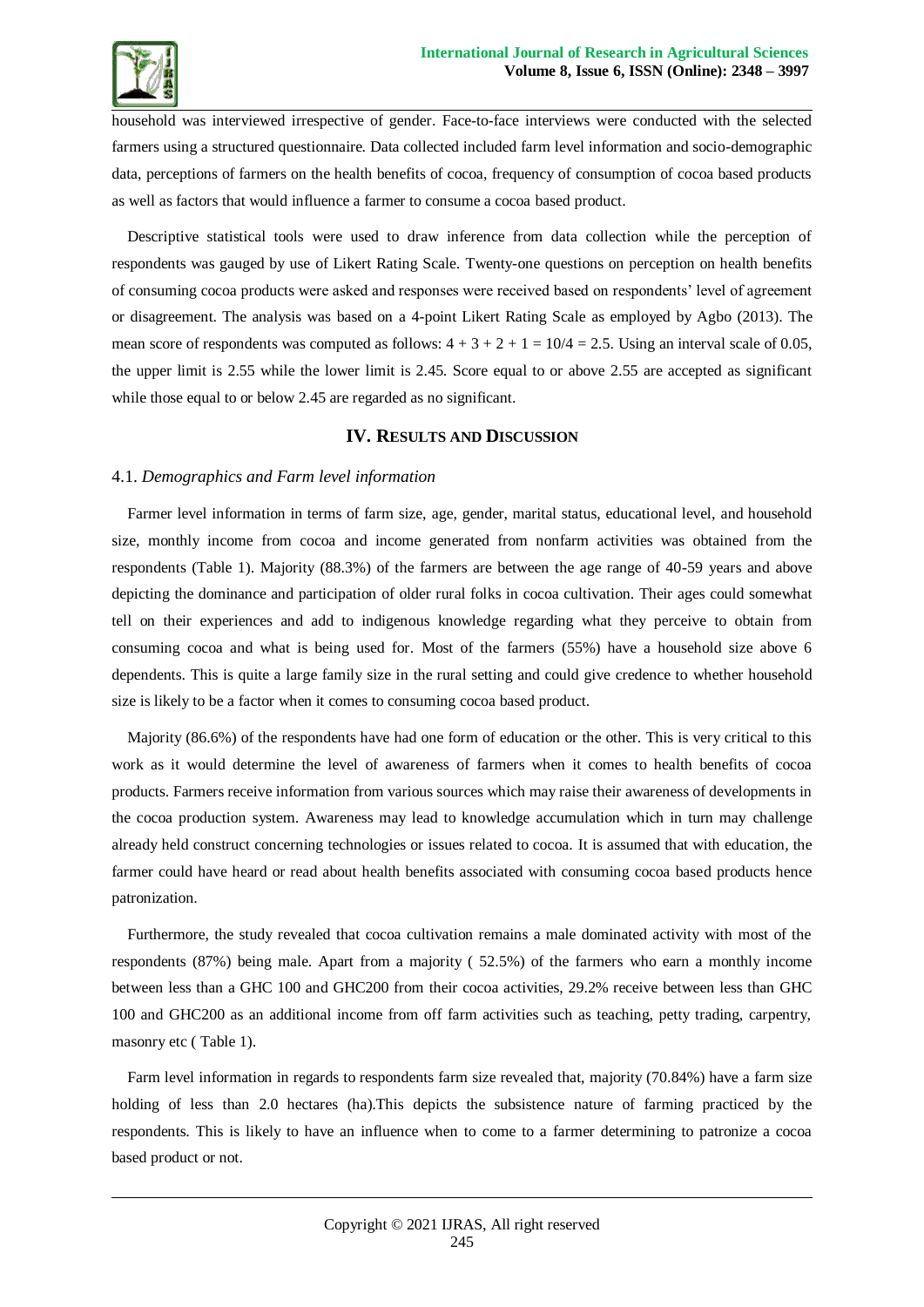![](_page_7_Picture_0.jpeg)

| <b>Characteristics</b>    | Frequency        | Percentage |
|---------------------------|------------------|------------|
| Age                       |                  |            |
| Less than 20 years        | $\sqrt{2}$       | 1.7        |
| $20-29$ years             | $\overline{3}$   | 2.5        |
| 30-39 years               | 9                | 7.5        |
| 40-49 years               | 57               | 47.5       |
| 50-59 years               | 40               | 33.3       |
| More than 59 years        | 9                | 7.5        |
| <b>Marital Status</b>     |                  |            |
| Single                    | $\mathfrak{Z}$   | 2.5        |
| Married                   | 86               | 71.7       |
| Divorced                  | 18               | 15.0       |
| Widowed                   | 13               | 10.8       |
| <b>Sex</b>                |                  |            |
| Male                      | 87               | 72.5       |
| Female                    | 33               | 27.5       |
| <b>Level of Education</b> |                  |            |
| Primary                   | 31               | 25.8       |
| Secondary                 | 42               | 35.0       |
| Tertiary                  | 31               | 25.8       |
| None                      | 14               | 11.7       |
| <b>Household size</b>     |                  |            |
| 1-3 people                | $\boldsymbol{7}$ | 5.8        |
| 4-6 people                | 39               | 32.5       |
| More than 6 people        | 66               | 55.0       |
| Source: survey Data, 2014 |                  |            |

Table 1a. Demographics and Farm Level Information of Farmer.

### Table 1b. Farm Level Information.

| <b>Other NFI</b>                 |    |      |
|----------------------------------|----|------|
| <b>YES</b>                       | 59 | 49.2 |
| NO.                              | 61 | 50.8 |
| <b>Income Generated from NFI</b> |    |      |
| Less than 100 GH                 | 10 | 8.3  |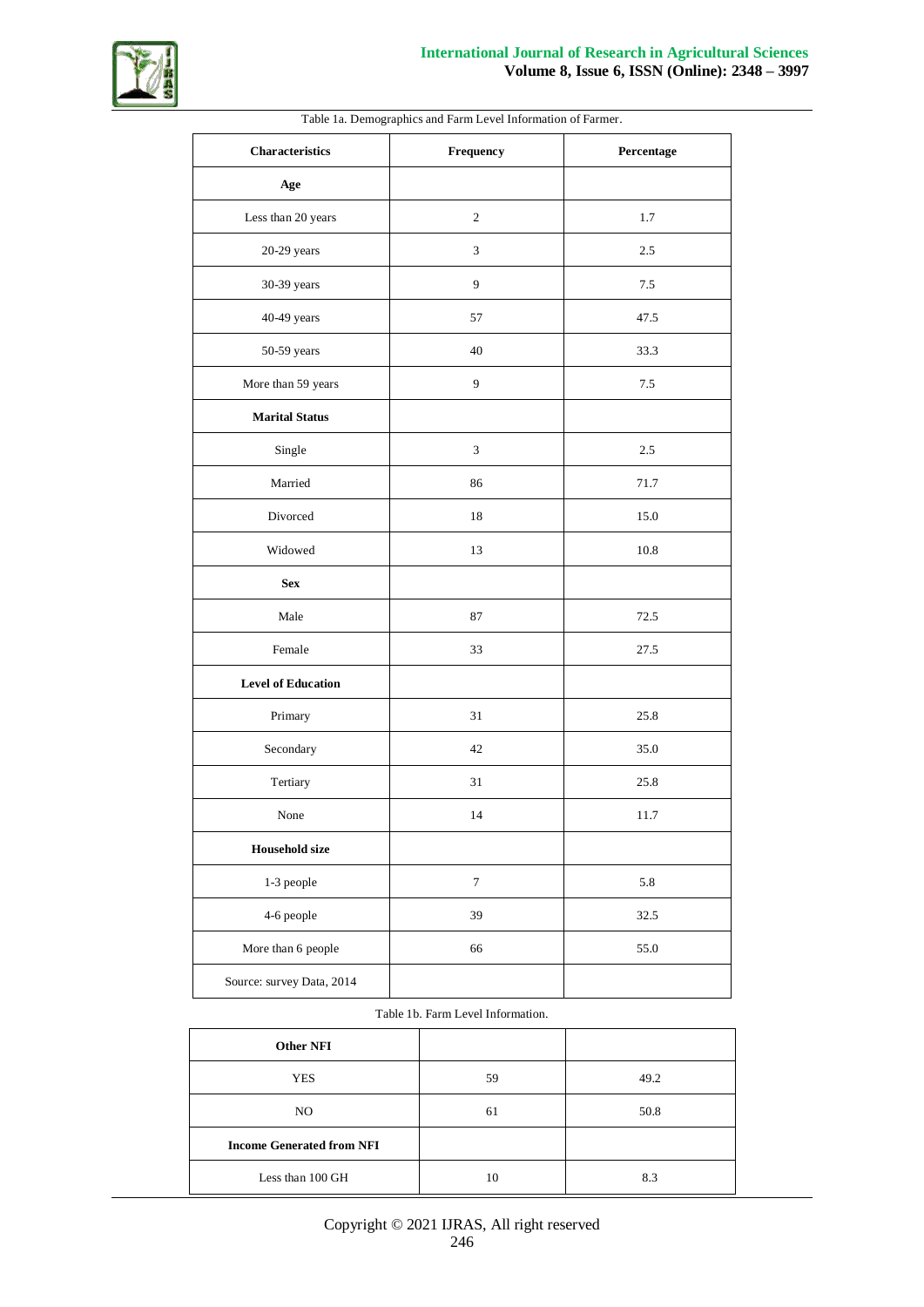![](_page_8_Picture_1.jpeg)

| $101\mbox{-}200\mbox{GH}$                   | 11              | 9.2   |
|---------------------------------------------|-----------------|-------|
| 201-200GH                                   | 14              | 11.7  |
| 301-400GH                                   | $7\phantom{.0}$ | 5.8   |
| 401-500GH                                   | $\overline{4}$  | 3.3   |
| More than 500GH                             | 10              | 8.3   |
| <b>Monthly Income From Cocoa Activities</b> |                 |       |
| Less than 100 GH                            | 30              | 25    |
| 101-200GH                                   | 18              | 15    |
| 201-200GH                                   | 15              | 12.5  |
| 301-400GH                                   | 18              | 15    |
| 401-500GH                                   | 12              | 10    |
| More than 500GH                             | 24              | 22.5  |
| <b>Farm Size</b>                            |                 |       |
| $0.1 - 0.5$ Ha                              | 9.2             | 9.2   |
| $0.6 - 1.0$ Ha                              | 15.8            | 15.8  |
| 1.1-1.5 Ha                                  | 15.0            | 15.0  |
| 1.6-2.0 Ha                                  | 22.5            | 22.5  |
| 2.1-2.6 Ha                                  | 31              | 25.8  |
| <b>Total</b>                                | 120             | 100.0 |

Source: Survey data, 2014.

### 4.2. *General Perception of Farmers on Finished Cocoa- based products and their Patrongae*

According to the publication by (ICHG, 2012), many people in this regard (cocoa farmers) do not even know what the finished product of their labor looks like, leave aside how it tastes. This fact will be well established in this section. In order to establish farmers general perception on some well known cocoa based products, seven (7) main product were listed. Firstly, the products were displayed and farmers asked to identify and indicate their frequency of consumption for the previous year. The cocoa based products incude, cocoa powder, chocolate, cocoa drink, cocoa butter, cocoa pastries, cocoa liquor and cocoa cake. The frequency of consumption were given as, once a year, two to three times a year, four to five times a year, once a month, two to three times a month,once aweek, two to three times a week, once a day and those who have not consumed any.

In general, the study revealed that, most of the farmers have not had a taste of any of these products in the previous year and with those who did, it was seldomly done (Table 2a).

Data in (Table 2b) show that, throughout the year, a majority (33.3%) of the farmers consume cocoa powder once a year with 24.17% not tasting this product at all in the whole year. This is followed by chocolate with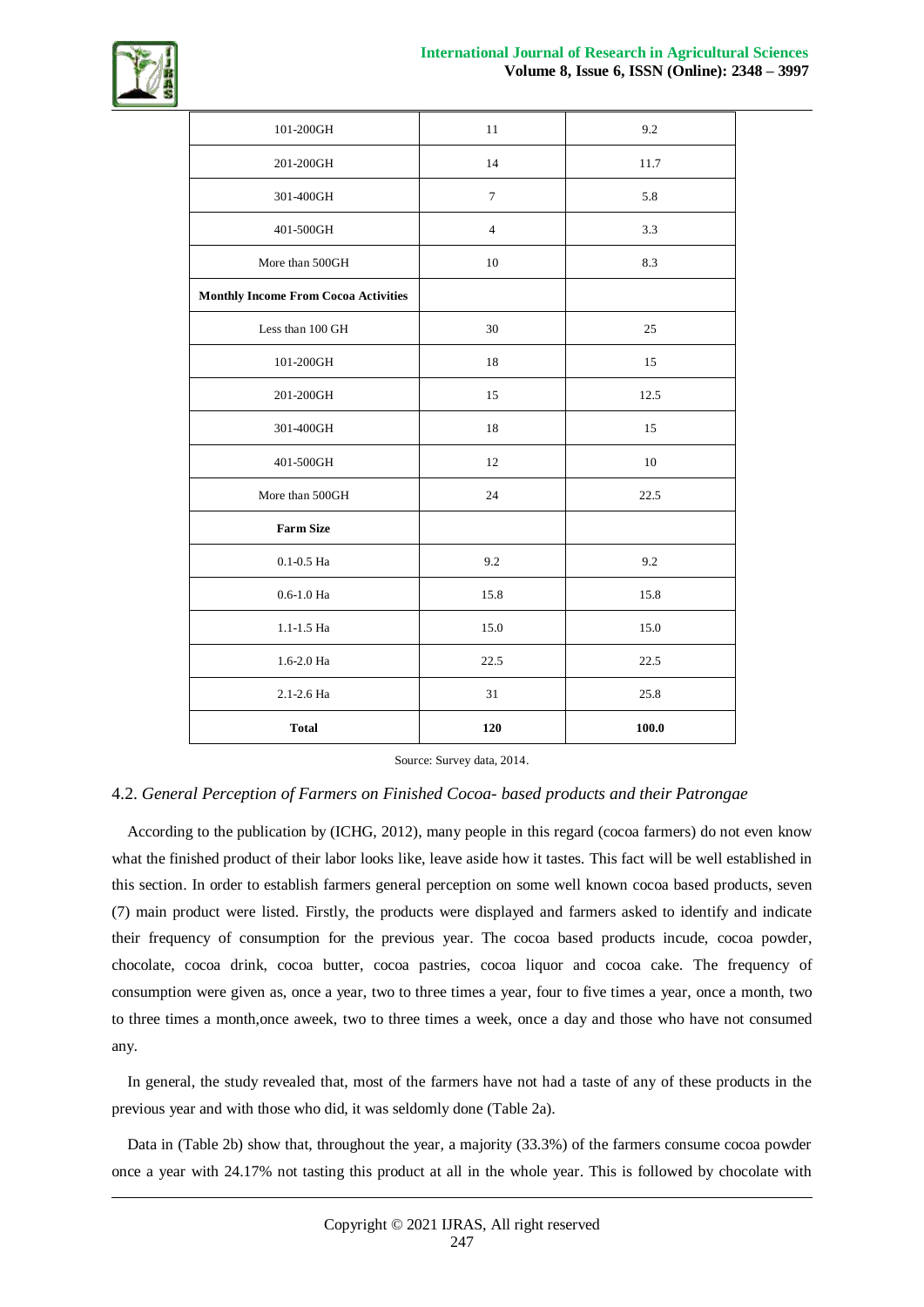![](_page_9_Picture_0.jpeg)

30.83% of farmers consuming it once a year and majority (40%) not consuming it at all. Moreso, cocoa-based products such as cocoa cake, cocoa liquor, cocoa pastries and cocoa butter recorded together 14.97% patronage by the farmers once a year with a high level of non consumption or patronage of these prodcuts by farmers in the previous year. In conclusion the patronage of these cocoa- based products in terms of consumption habit by the respondent in the study area is very minimal and not encouraging.

| Product        | 1's ayr      | $2-3\times a$ yr | $4-5\times$ a yr |                | 1's a mth $\vert 2-3 \times a$ mth | $1's$ a wk               | $2-3\times a$ wk | 1's a day   NAA |     | <b>Verdict</b> |
|----------------|--------------|------------------|------------------|----------------|------------------------------------|--------------------------|------------------|-----------------|-----|----------------|
| Cocoa Powder   | 40           | 11               | 14               | 13             | 3                                  | 3                        | 5                | 2               | 29  | Once a yr      |
| Cocoa Liquor   | 3            | ۰                | 2                | 1              | ۰                                  | $\overline{\phantom{a}}$ | ۰                | ۰               | 114 | Not at all     |
| Cocoa Butter   | 11           | 19               | 14               | 8              | 9                                  | 1                        | 3                | 12              | 43  | Not at all     |
| Cocoa Cake     | 3            | 2                | 1                | 2              | ۰                                  | $\overline{\phantom{a}}$ | ٠                | ۰               | 112 | Not at all     |
| Cocoa Pastries | $\mathbf{1}$ | ۰                | 1                | $\overline{c}$ | ۰                                  | 3                        | ٠                | 1               | 112 | Not at all     |
| Chocolate      | 37           | 3                | 12               | 12             | $\mathbf{1}$                       | $\overline{\phantom{a}}$ | 3                | $\overline{4}$  | 48  | Not at all     |
| Cocoa drink    | 13           | 6                | 6                | 13             | 11                                 | 6                        | 9                |                 | 55  | Not at all     |

Table 2a. General Perception of Farmers on Finished Cocoa- based products and their Patrongae.

| Product        | $1's$ avr | $2-3\times a$ yr         |       |       | $4-5\times$ a yr 1's a mth 2-3 $\times$ a mth | 1's a wk | $2-3\times a$ wk         | 1's a day | <b>NAA</b> | <b>Verdict</b> |
|----------------|-----------|--------------------------|-------|-------|-----------------------------------------------|----------|--------------------------|-----------|------------|----------------|
| Cocoa Powder   | 33.3      | 9.17                     | 11.67 | 10.83 | 2.5                                           | 2.5      | 4.17                     | 1.67      | 24.17      | Once a yr      |
| Cocoa Liquor   | 2.5       | $\overline{\phantom{a}}$ | 1.67  | 0.83  |                                               |          | $\overline{\phantom{a}}$ |           | 95         | Not at all     |
| Cocoa Butter   | 9.17      | 15.83                    | 11.67 | 6.67  | 7.5                                           | 0.83     | 2.5                      | 10        | 35.83      | Not at all     |
| Cocoa Cake     | 2.5       | 1.67                     | 0.83  | 1.67  | ٠                                             |          | ۰                        |           | 93.33      | Not at all     |
| Cocoa Pastries | 0.83      | $\overline{\phantom{a}}$ | 0.83  | 1.67  | $\overline{\phantom{a}}$                      | 2.5      | -                        | 0.3       | 93.33      | Not at all     |
| Chocolate      | 30.8      | 2.5                      | 10    | 10    | 0.83                                          |          | 2.5                      | 3.33      | 40         | Not at all     |
| Cocoa Drinks   | 10.8      | 5                        | 5     | 10.8  | 9.17                                          | 5        | 7.5                      | 0.83      | 45.83      | Not at all     |

Table 2b.

Source: survey Data, 2014

# 4.3. *Awareness of Farmers on Factors that will Influence them to Purchase and Consume Cocoa based products*

To ascertain the awareness of farmers on factors that could hinder their patronage of cocoa based products, eleven (11) perception questions were raised. These questions were put in such a way to address general factors that have the likelihood of limiting a farmer from patronizing or consuming a certain cocoa-based product (Table 3).

In general, majority of the respondents accustomed their main reason to lack of money or financial constraints. This was captured by the use of the Likert Scale Rating. Likert scores below 2.25 were tagged disagree and those above or equal to 2.25 were tagged 'agree' (Table 3b). After the Likert ratio was computed, the respondents agreed to ten (10) out of the eleven (11) perception questions that were raised. The study revealed that, for a cocoa-based product to be consumed or patronized by a cocoa farmer, the product availability, affordability, accessibility, health benefit of the product, income of the farmer, age of farmer,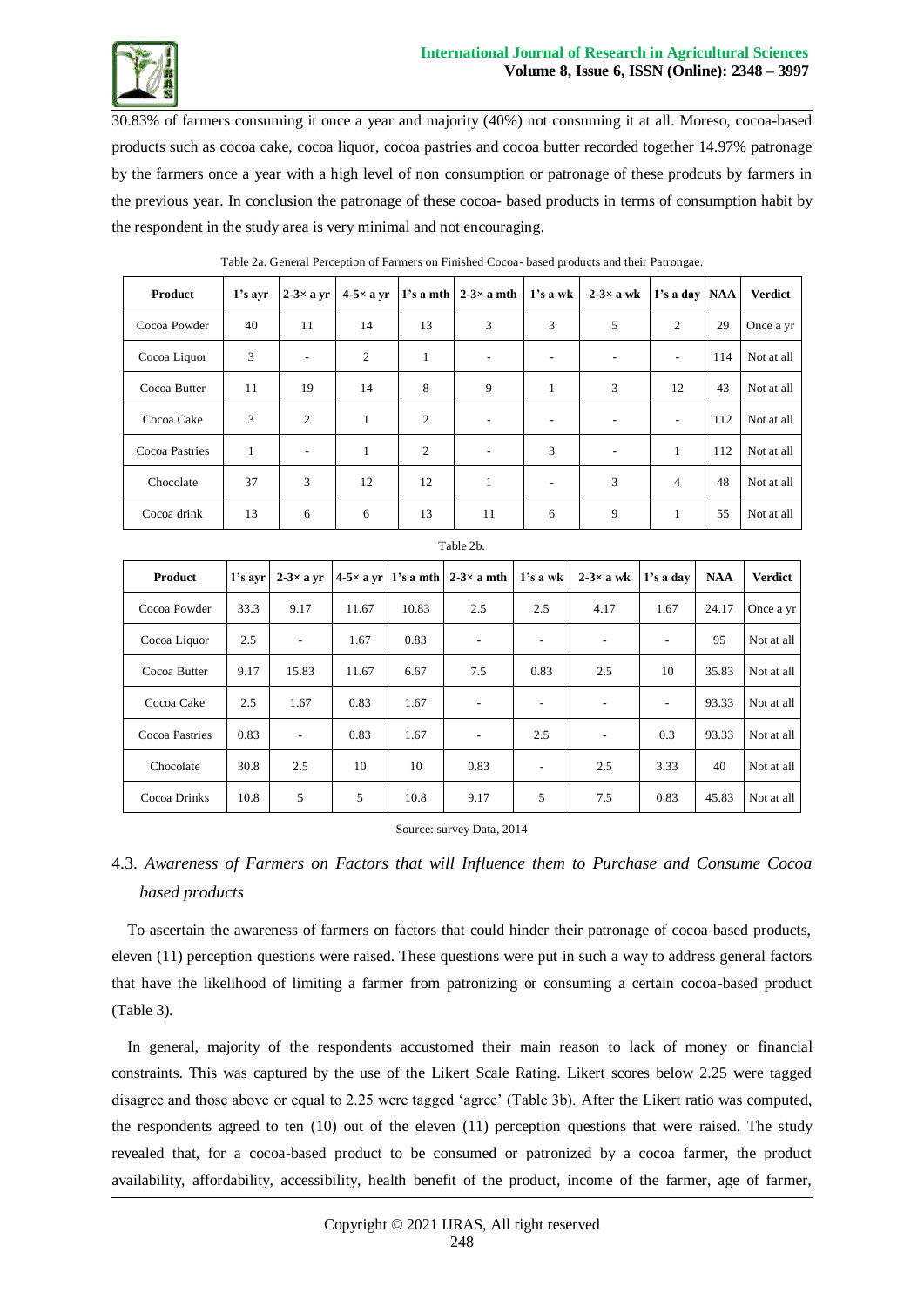![](_page_10_Picture_1.jpeg)

packaging of the products, farm size, family size and educational status remains a major determinant. Only one of questions (marital status) was disagreed by the respondents as a non factor or determinant when it comes to consuming or patronizing cocoa based products.

Expatiating further on the degree of disagreement/agreement on the factors that are likely to influence a farmer to consume/patronize a cocoa-based product, availability of the products could be attributable to the handful of companies who are into the processing of these cocoa-based product as well as the insufficient availability of raw beans available for processing in the study area. This affects supply as demand may go up making it difficult to get or very scarce. This findings go to support the publication made by (MAFAP, 2013), which states that, there are four major cocoa processing companies in Ghana that process the cocoa beans into primary products such as, liquor, butter, powder and cake and out of this only 10 percent of the locally processed cocoa is used for the production of confectionary products for the local market.

Aside the major companies there exist about ten (10) companies that produce cocoa confectionery products, such as, chocolate, cocoa beverages, cocoa powder, other chocolate candies, ice cream and chocolate drinks for local consumption. In the mist of the few companies it is evident that, the production of these products will be very low and will affect the supplies. Additionally considering that only a small quantity of the light crop is sold by COCOBOD to local processing companies, the nation's consumption of cocoa based products is negligible.

Furthermore, on product affordability, since the supply of the product is minimal, there will be a shot up in the price of such product. This is closely linked to the few number of cocoa processing companies, the modicum availability of raw materials hence the scarcity of the cocoa-based products they manufacture. This corroborates the findings of several authors such as Kotler and Keller 2006: Jobber, (2007) who stated in their respective publications that, in the developing countries (including Ghana) where income levels are low, affordability is of great importance to consumers (cocoa farmers).

Moreso, it is worthy of note that, the knowledge on the health benefits of a product may affect the consumption, use or patronage of a product as agreed by the respondents in this study. Details of these are discussed in section 4.3. One would patronize a product based on the knowledge on the health or nutritional value that product offers. Farmers argued that, they would spend money only on products that would keep them physically fit to be in a farming business that requires a lot of energy.

The perception question which had the highest on the Likert ratio was farmers' income. Most farmers complained bitterly of the efforts and capital they put into their cocoa production and the little return they get at the end of the season. Despite their efforts in investing into cocoa farming activities, poor agricultural practices, lack of better farm skills etc. accounts for their low income levels. They argued that, with the little income that comes into their pocket coupled with large family size and its attendant household budget, it would be prudent to spend monies on taking care of their household than on products whose health benefits remains highly unaware to them (Table 4a).

Until recent times market operators acknowledged that the world cocoa economy had indeed entered a phase of structural deficit. Nonetheless, COCOBOD together with some non-governmental organizations have tried their best to heighten farmer's standard of living. Most cocoa farmers are still battling with losses in yields from the spread of pests and diseases. This still makes most of the farmers' income either stagnant or decline.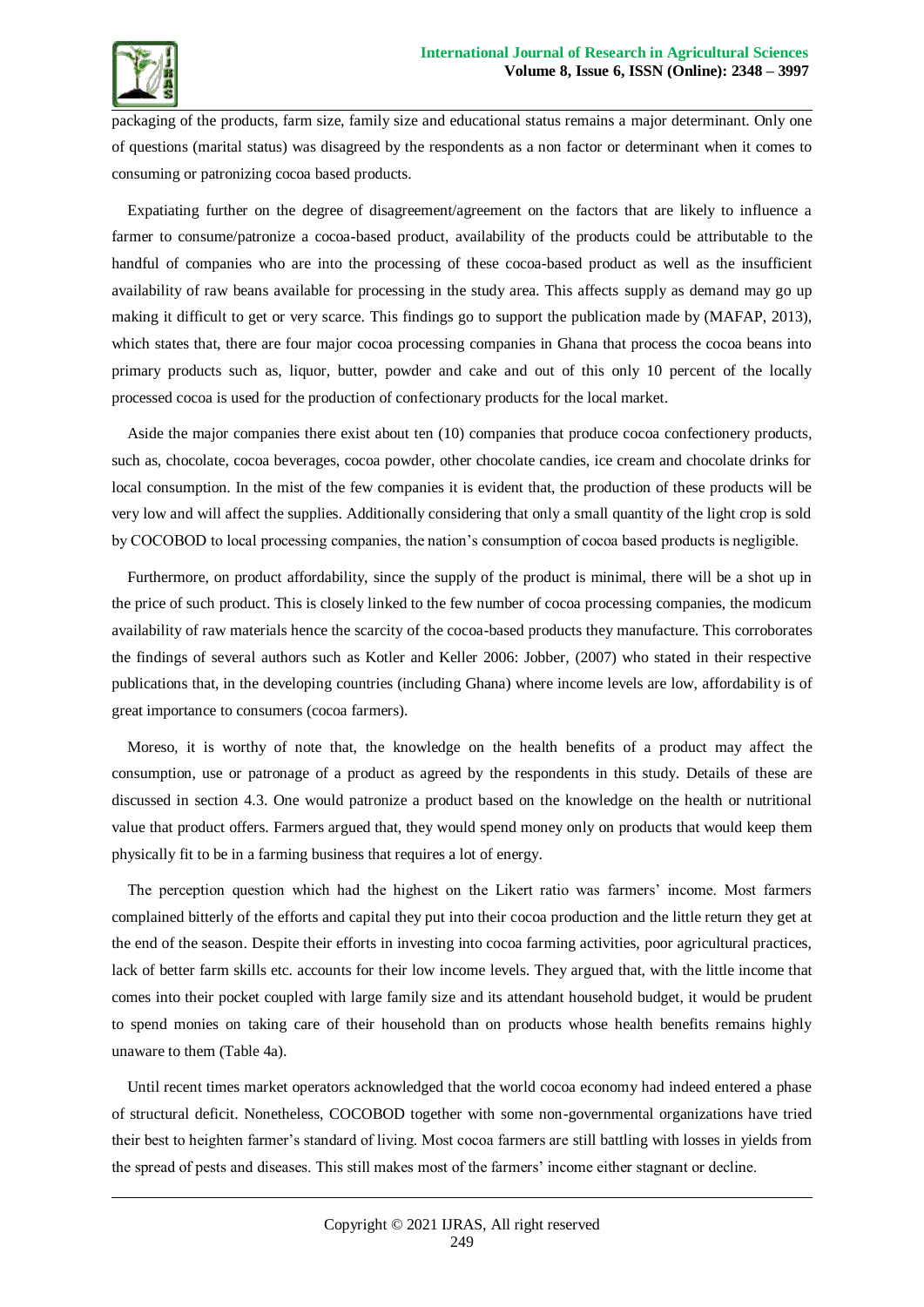![](_page_11_Picture_1.jpeg)

Finally, packaging is an utmost factor in a consumer's preference of a particular product. The respondents again agreed to this. A package is basically the container, or the material wrapped around a product for preservation, protection and identification purposes. Respondents agreed that the way cocoa-based products are packaged and presented is likely to influence their decision when it comes to buying. This finding supports the works by Deliza and Macfie (1996), which state that a package does not only influence a consumers purchasing decision but also creates expectations in the consumer. Corroborating further, Under wood et al., (2007) suggested that consumers are more likely to imagine aspects of how a product looks, feels, tastes, smells or sounds while viewing product picture on the package.

| <b>Factors</b>             | G.I | L.I | N.I | In | <b>Verdict</b>   |
|----------------------------|-----|-----|-----|----|------------------|
| Product affordability      | 43  | 37  | 32  | 8  | Great influence  |
| Product availability       | 43  | 32  | 33  | 10 | Great influence  |
| Product accessibility      | 41  | 25  | 42  | 8  | No Influence     |
| Health benefit of products | 49  | 32  | 31  | 8  | Great influence  |
| Farmers income             | 67  | 23  | 14  | 16 | Great influence  |
| Age of farmer              | 27  | 21  | 52  | 20 | No influence     |
| Packing of the product     | 7   | 34  | 58  | 21 | No influence     |
| Farm size                  | 18  | 36  | 44  | 22 | No influence     |
| Family size                | 19  | 39  | 38  | 24 | Little influence |
| <b>Educational</b> status  | 12  | 38  | 46  | 24 | No influence     |
| Marital status             | 12  | 25  | 60  | 22 | No influence     |

Table 3a. Awareness of farmers on factors that will Influence them to Purchase and Consume Cocoa based products*.*

### Source: Survey Data, 2014.

Table 3b.

| <b>Factors</b>                    | H, A | $\mathbf{A}$ | F.A. | N.A. | L.R. | <b>Verdict</b> |
|-----------------------------------|------|--------------|------|------|------|----------------|
| Product Affordability             | 172  | 111          | 64   | 8    | 2.96 | Agree          |
| Product Availability              | 172  | 96           | 66   | 10   | 2.87 | Agree          |
| Product Accessibility             | 164  | 75           | 84   | 8    | 2.76 | Agree          |
| <b>Health Benefit Of Products</b> | 196  | 96           | 64   | 8    | 3.03 | Agree          |
| Farmers Income                    | 268  | 96           | 64   | 16   | 3.7  | Agree          |
| Age Of Farmer                     | 108  | 63           | 104  | 20   | 2.46 | Agree          |
| Packing Of The Product            | 28   | 102          | 174  | 21   | 2.70 | Agree          |
| Farm Size                         | 72   | 108          | 116  | 22   | 2.65 | Agree          |
| <b>Family Size</b>                | 76   | 117          | 114  | 24   | 2.76 | Agree          |
| <b>Educational Status</b>         | 48   | 114          | 92   | 24   | 2.31 | Agree          |
| <b>Marital Status</b>             | 48   | 75           | 120  | 22   | 2.20 | Disagree       |

Source: Survey data, 2014.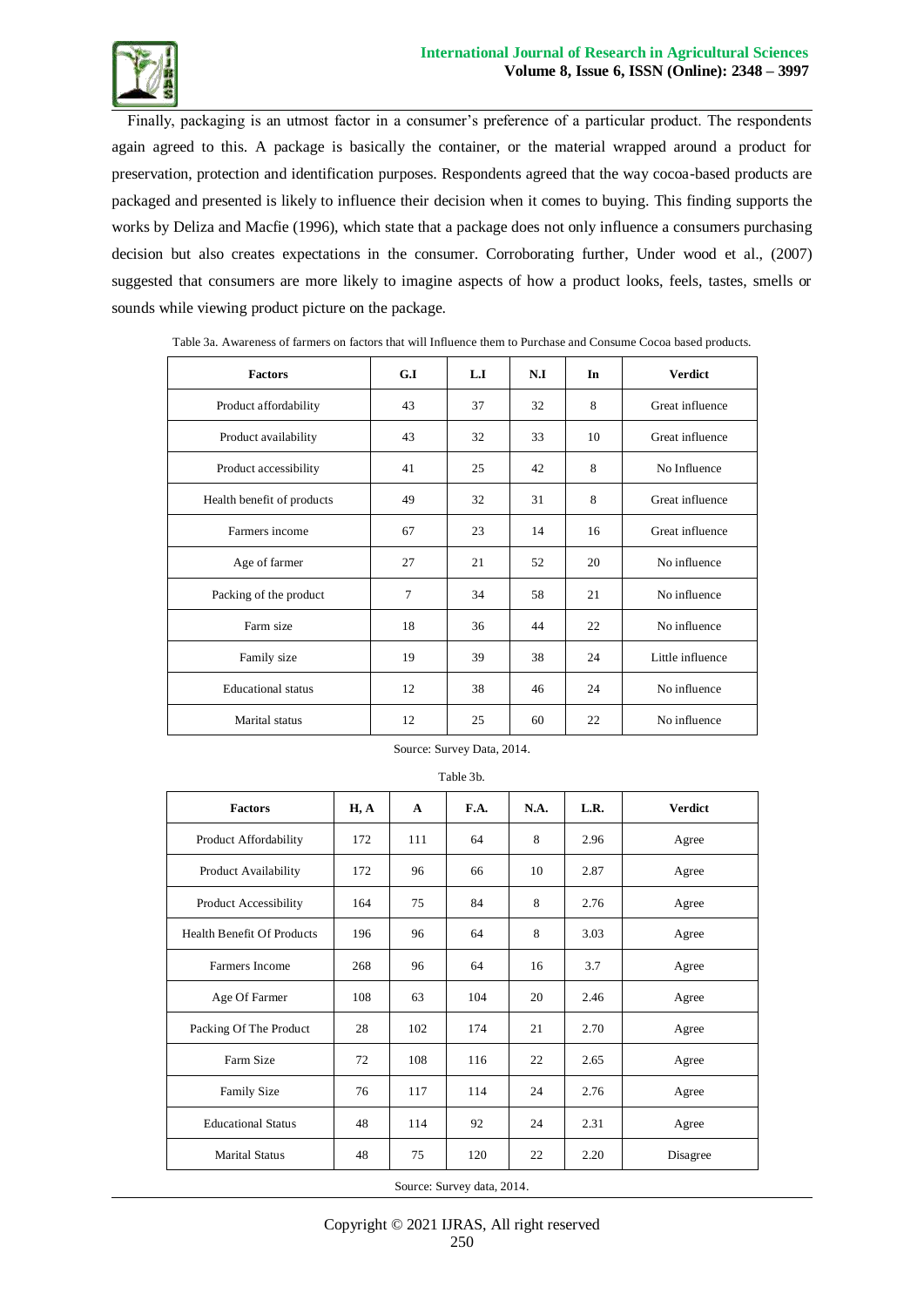![](_page_12_Picture_1.jpeg)

# 4.4. *Farmers Awareness on the Health Benefits of Consuming Cocoa and Cocoa Products*

Literature was reviewed and questions on health benefits of consuming cocoa-based product were posed to farmers. Farmers were asked to indicate their degree of awareness in regards to these health benefits. On the whole twenty-one (21) set of questions were raised to test the farmers awareness on the health benefits one can derive from consuming cocoa-based product (Table 4a).

Likert ratio (Table 4a) showed that, apart from farmers being aware of the benefit of energy and vitality, which lingers even in a child's mind due to the numerous advertisement on most radio stations as the benefit one derives from consuming cocoa beverages in the mornings, farmers are totally not aware of the twenty-one (21) listed health benefits one derives from consuming cocoa based. This could be attributed to why there exists low patronage amongst farmers in terms of consumption. Lack or inadequate education, inadequate advertisement and sensitization by relevant stakeholders in the cocoa industry could be a major factor. Once a farmer becomes aware of the benefits he/she derives from consuming a cocoa-based product and its nutritional value therein, it may lead to knowledge accumulation which in turn may challenge already held construct concerning the product hence its subsequent patronage and consumption.

In general some of the health benefits which remains ignorant or unaware to farmers include, source of energy and vitality, dietary supplement, stroke prevention, fight stress and dental decay, offers health levels of dietary fiber, improves memory as well as brain nourishment, promotes cleansing and detoxification of the body, boost blood circulation, reduction in menstrual and menopausal worries and to crown it all it boost ones well-being (Table 4a).

| <b>Health Benefit</b>                                   |                          |     |     |    | <b>Verdict</b> |
|---------------------------------------------------------|--------------------------|-----|-----|----|----------------|
|                                                         | G.I                      | L.I | N.I | In | Not Aware      |
| Reduce blood pressure                                   | 8                        | 29  | 17  | 66 | Not Aware      |
| Delays physical signs of ageing                         | 9                        | 22  | 23  | 66 | Not Aware      |
| Minimize menstrual pains                                | $\overline{\phantom{0}}$ | 12  | 13  | 95 | Not Aware      |
| Minimize worrisome accompanying menopause               | 5                        | 6   | 22  | 87 | Not Aware      |
| Boost sexual desire and performance                     | 6                        | 24  | 14  | 76 | Not Aware      |
| Prevent stroke                                          | 5                        | 17  | 16  | 81 | Not Aware      |
| Fight stress                                            | 9                        | 24  | 20  | 67 | Not Aware      |
| Fights dental decay                                     | 8                        | 20  | 20  | 72 | Not Aware      |
| Provides energy and vitality                            | 41                       | 43  | 6   | 30 | Not Aware      |
| Boost fertility in both sexes                           | $\tau$                   | 20  | 14  | 79 | Not Aware      |
| Inhibits dangerous blood clot                           | $\overline{2}$           | 11  | 22  | 85 | Not Aware      |
| Affords Anti Cancer and cancer prevention<br>properties |                          | 17  | 9   | 94 | Not Aware      |
| Promotes cleansing and detoxification of the body       |                          |     |     |    |                |

Table 4a. Farmers awareness on the health benefits of Consuming Cocoa and Cocoa Products.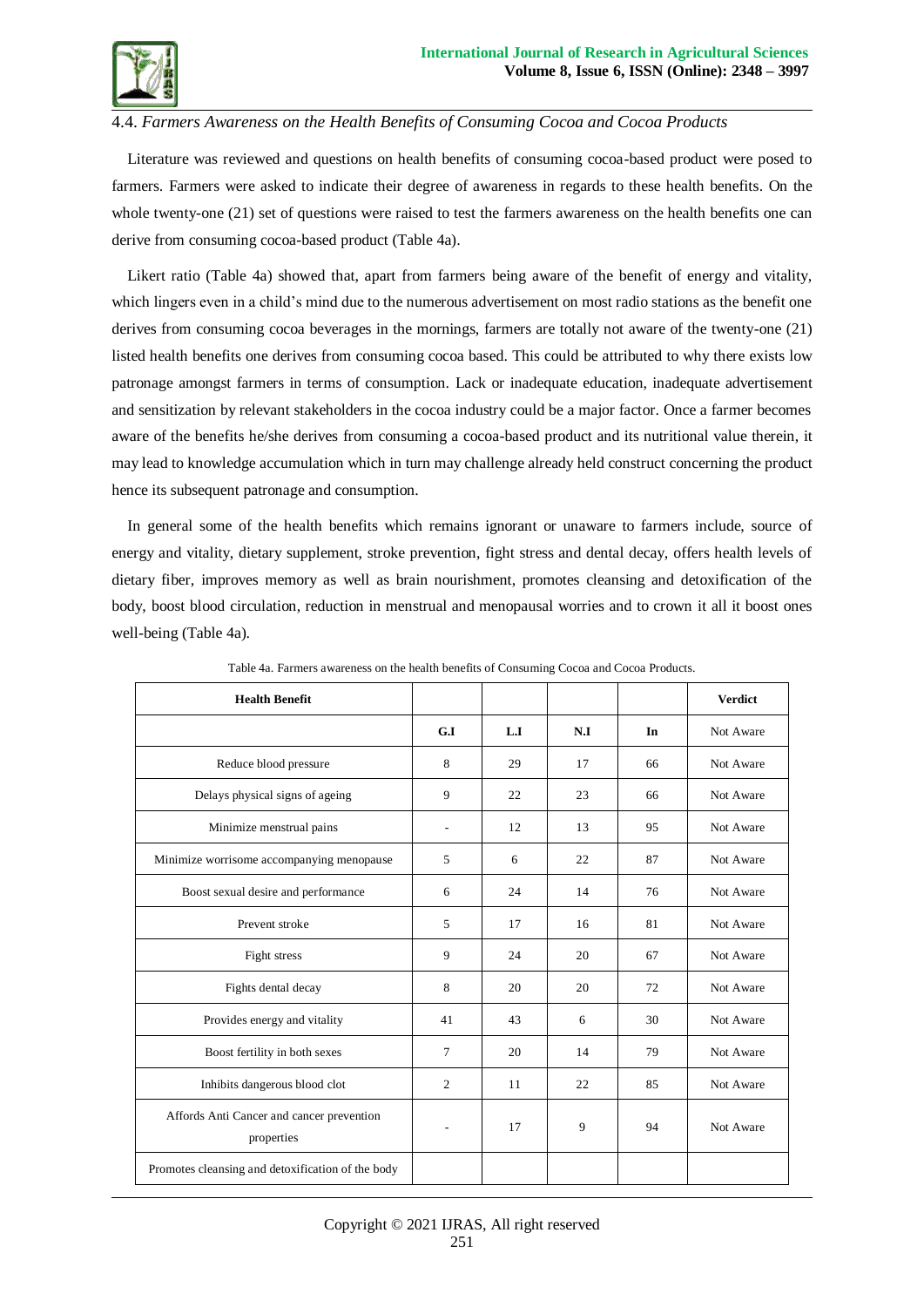![](_page_13_Picture_0.jpeg)

![](_page_13_Picture_1.jpeg)

| <b>Health Benefit</b>                 |     |     |     |    | <b>Verdict</b> |
|---------------------------------------|-----|-----|-----|----|----------------|
|                                       | G.I | L.I | N.I | In | Not Aware      |
|                                       | 8   | 22  | 21  | 69 | Not Aware      |
| Rich dietary irons                    | 5   | 31  | 21  | 63 | Not Aware      |
| Improves memory                       | 15  | 26  | 25  | 54 | Not Aware      |
| Nourishment of brain cells            | 15  | 21  | 25  | 59 | Not Aware      |
| Essential dietary minerals            | 15  | 26  | 25  | 54 | Not Aware      |
| Offers health levels of dietary fiber | 14  | 21  | 24  | 61 | Not Aware      |
| Protects blood vessels                | 14  | 24  | 20  | 62 | Not Aware      |
| Boost sense of well being             | 17  | 26  | 26  | 51 | Not Aware      |

### Table 4b.

| <b>Health Benefit</b>                                | H.A | A   | F.A | N.A | L.R  | <b>Verdict</b> |
|------------------------------------------------------|-----|-----|-----|-----|------|----------------|
| Dietary Oxidant                                      | 44  | 75  | 28  | 70  | 1.08 | Not Aware      |
| Reduce blood pressure                                | 32  | 87  | 36  | 66  | 1.86 | Not Aware      |
| Delays physical signs of ageing                      | 36  | 66  | 46  | 66  | 1.78 | Not Aware      |
| Minimize menstrual pains                             |     | 36  | 26  | 95  | 1.30 | Not Aware      |
| Minimize worrisome accompanying menopause            | 20  | 18  | 44  | 87  | 1.40 | Not Aware      |
| Boost sexual desire and performance                  | 24  | 72  | 42  | 76  | 1.73 | Not Aware      |
| Prevent stroke                                       | 20  | 51  | 32  | 81  | 1.53 | Not Aware      |
| Fight stress                                         | 36  | 72  | 40  | 67  | 1.80 | Not Aware      |
| Fights dental decay                                  | 32  | 60  | 40  | 72  | 1.70 | Not Aware      |
| Provides energy and vitality                         | 164 | 129 | 12  | 30  | 2.80 | Not Aware      |
| Boost fertility in both sexes                        | 28  | 60  | 28  | 79  | 1.63 | Not Aware      |
| Inhibits dangerous blood clot                        | 8   | 33  | 44  | 85  | 1.42 | Not Aware      |
| Affords Anti Cancer and cancer prevention properties |     | 51  | 18  | 94  | 1.40 | Not Aware      |
| Promotes cleansing and detoxification of the body    | 32  | 66  | 42  | 69  | 1.74 | Not Aware      |
| Rich dietary irons                                   | 20  | 93  | 42  | 63  | 1.82 | Not Aware      |
| Improves memory                                      | 60  | 63  | 50  | 54  | 2.27 | Not Aware      |
| Nourishment of brain cells                           | 60  | 78  | 50  | 59  | 2.10 | Not Aware      |
| Essential dietary minerals                           | 60  | 78  | 50  | 54  | 2.01 | Not Aware      |
| Offers health levels of dietary fiber                | 56  | 63  | 48  | 61  | 1.9  | Not Aware      |
| Protects blood vessels                               | 56  | 72  | 40  | 62  | 1.92 | Not Aware      |
| Boost sense of well being                            | 68  | 78  | 52  | 51  | 2.08 | Not Aware      |

Source: survey Data, 2014.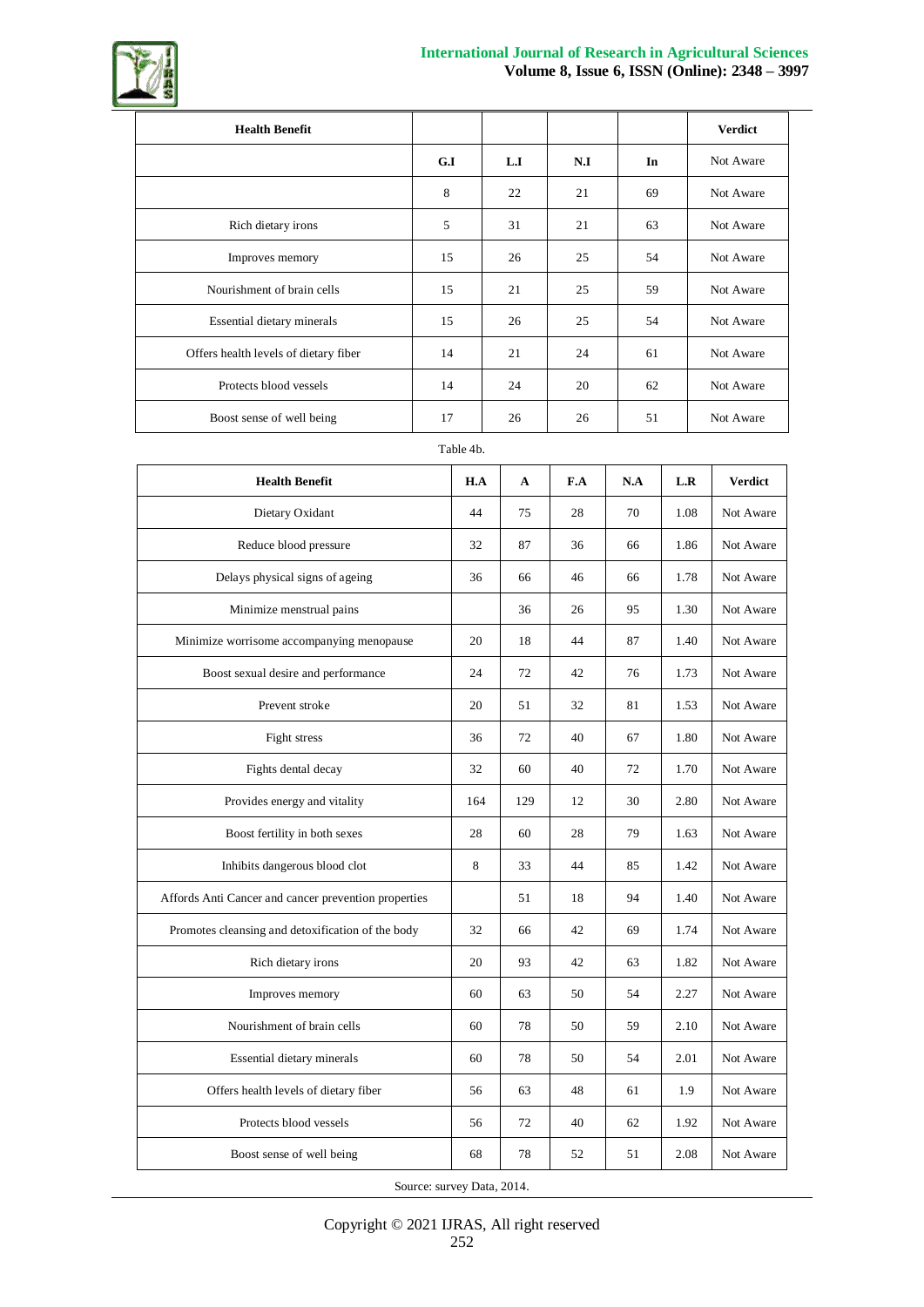![](_page_14_Picture_0.jpeg)

## **V. CONCLUSION AND RECOMMENDATION**

### 5.1. *Conclusion*

- 1. The study concludes that, patronage of chocolate and cocoa- based products in terms of consumption habit by the respondent in the study area is very minimal and not encouraging. The study revealed that, most of the farmers have not had a taste of any of these products in the previous year and with those who did, it was seldomly done.
- 2. The study also concludes that, Farmers demonstrated an appreciable level of indigenous knowledge on the use cherelles as well as the dried cocoa beans in the preparation of local soup and stew respectively. However, its associated health benefits could not be explained. This is because it has been a tradition of their forebears and transmitted down to current generation of cocoa farmer in the study area.
- 3. The study further concluded that, notable amongst factors namely: I the product availability, affordability, accessibility, health benefit of the product, age of farmer, packaging of the products, farm size, family size and educational status that affects farmer patronage and consumption, income of the farmer is a key determinate.

### 5.2. *Recommendation*

From the foregoing, the following recommendations are put forward:

- 1. It is recommended that, local processing of cocoa bean should be encouraged by government through deliberate policies that creates favorable business environment for private sector participation to thrive. This will ensure the availability and affordability of chocolate and cocoa-based products to our local farmers.
- 2. It is also recommended that, there should be massive campaign on the health benefits of cocoa and its products through extension education and chocolate and cocoa festivals at the farmer level.
- 3. Again, it is advocated that, the low income status of farmer which limits consumption should be addressed through better producer price by government and introduction of viable additional livelihood programmes through cocoa extension. This has the potentials to enhance farmer's consumption, hence contribute to the development of the local processing and manufacturing of cocoa.

### **ACKNOWLEDGEMENT**

The authors would like to acknowledge Edem Ankuche, Erica Tegah Codjoe, Regina Owusu Boateng and Pricilla Aidoo for their contribution in bring these pieces to fruition.

### **REFERENCES**

- [1] Agbo, A. (2013). The dearth of quality research (1). The Nation Newspaper, 30.
- [2] Asamoah, M. and Baah, F. (2003). Improving research-farmer linkages: The role of CRIG. A paper submitted at the 4th International Seminar on Cocoa-Pests and Diseases (INCOPED), Accra, Ghana, 19 – 21October 2003.
- [3] Barry Callebaut. *History of chocolates*. 2008; http://www.barry-callebaut.com/1589.

- [5] Bulír, A. (2003). Can price incentive to smuggle explain the contraction of the cocoa supply in Ghana? J. Afr. Econ., 11(3): 413-439.
- [6] Clapperton, J.; Lockwood, R.; Romanczyk, L.; Hammerstone, J. F. Contribution of genotype to cocoa (*Theobroma cacao* L.) flavour. *Trop. Agric. (Trinidad)* 1994, *71*, 303-308.
- [7] Deliza, R. and Macfie, H. 1996. The generation of sensory expectation by external cues and its effects on sensory perception and hedonic ratings: a review. *Journal sensory studies* 11 (2), 103-128.
- [8] Dillinger, T.L.; Barriga, P.; Escarcega, S.; Jimenez, M.; Lowe, D.S.; Grivetti, L.E. Food of the Gods: Cure for humanity? A cultural hi-

<sup>[4]</sup> Biehl, B.; Wewetzer, C.; Passern, D. Vacuolar (storage) proteins of cocoa seeds and their degradation during germination and fermentation. *J. Sci. Food Agric.* 1982, *33*, 1291-1304.